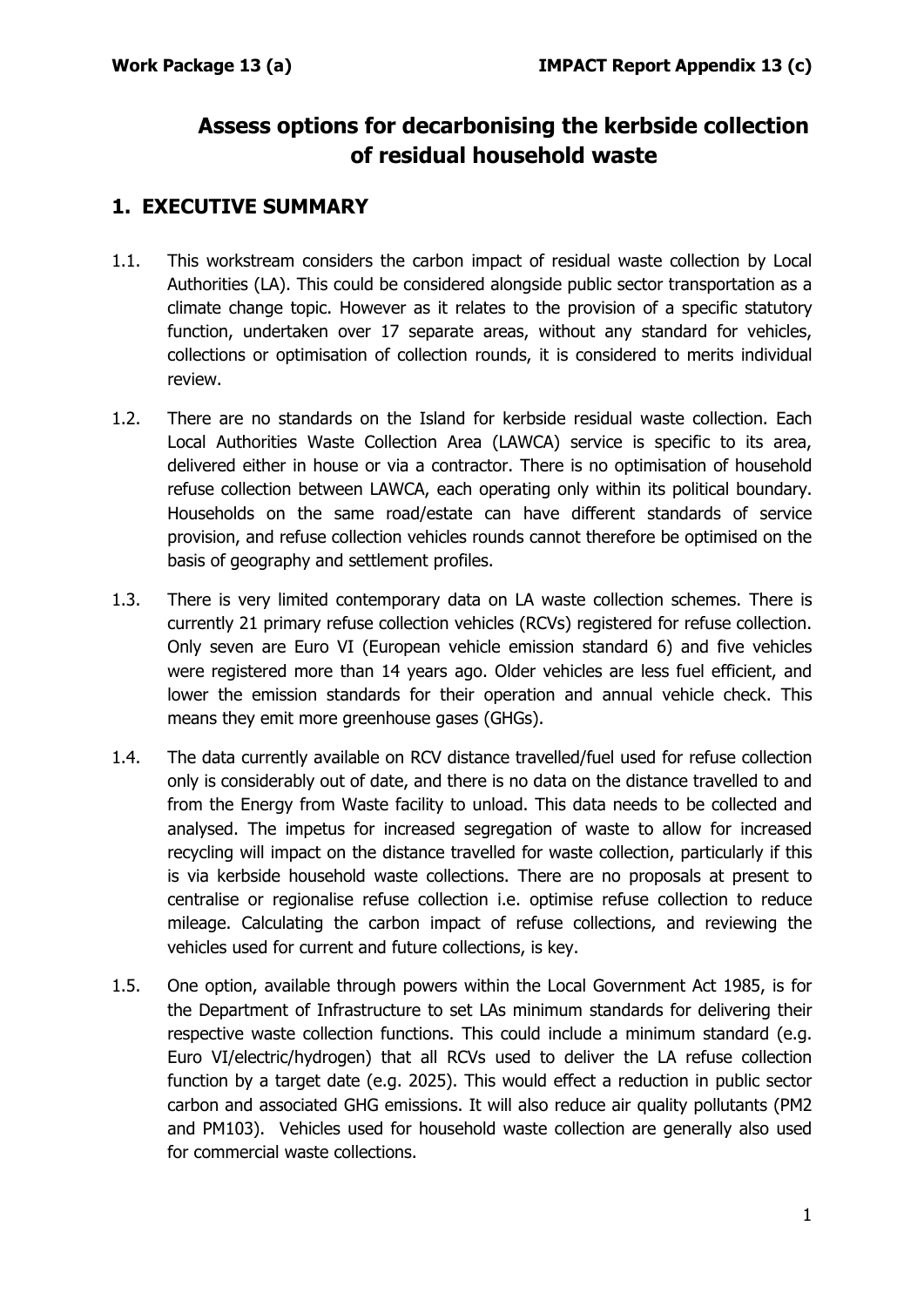1.6. Recommended actions:

Liaise with Local Authorities to obtain contemporary data on refuse and other residual waste collection services and vehicle types. This will enable the carbon and  $CO<sub>2</sub>e$  GHG emission for delivering this statutory function to be calculated and advise further discussion with LAs regarding:

- Opportunities to optimise collection
- transition to low carbon or electric Refuse Collection and other collection vehicles
- the introduction of standards for refuse collection.

Review the current fleet of vehicles (LA and contractor) used for refuse collection (residual, bring bank and kerbside) with a view to ensuring a minimum standard of Euro VI for all RCVs providing the statutory waste collection function by 2025. Based on current data on vehicle types and RCV costs, this would cost in the region of £ 3 million across all LAs based on purchase price of new vehicles.

## **2. THE CHALLENGE**

- 2.1. To reduce the impact of the refuse collection system, including kerbside recycling, on greenhouse gases (GHG) emitted on the Isle of Man (IoM) as a contribution to achieving net zero GHG emissions by 2050.
- 2.2. This work-stream considers the carbon impact of residual waste collection by Local Authorities (LA). This subject could be considered alongside public sector transportation as a climate change topic. However as it relates to the provision of a specific statutory function, undertaken over 17 separate areas, without any standard for vehicles, collections or optimisation of collection rounds, it is considered to merit individual review. This is particularly relevant if, as part of the 2018 Waste Strategy policy imperative to increase the recovery of recyclable materials from the household waste stream, there is a drive for LAs to provide kerbside schemes for the collection of source segregated waste for recycling (Isle of Man Government, 2018).
- 2.3. There are no standards on the Island for kerbside residual waste collection. Each LA Waste Collection Area (LAWCA) service is specific to its area, delivered either in house or via a contractor. There is no optimisation of household refuse collection between LAWCA, each operating only within its political boundary. Households on the same road/estate can have different standards of service provision, and refuse collection vehicles rounds cannot therefore be optimised on the basis of geography and settlement profiles.
- 2.4. There is very limited contemporary data on LA waste collection schemes. There are currently 21 primary refuse collection vehicles (RCVs) vehicles registered for refuse collection. Only six are Euro VI (European vehicle emission standard 6 (ICCT, 2016)) and five vehicles were registered more than 14 years ago. Older vehicles are less fuel efficient, with lower the emission standards for their operation and annual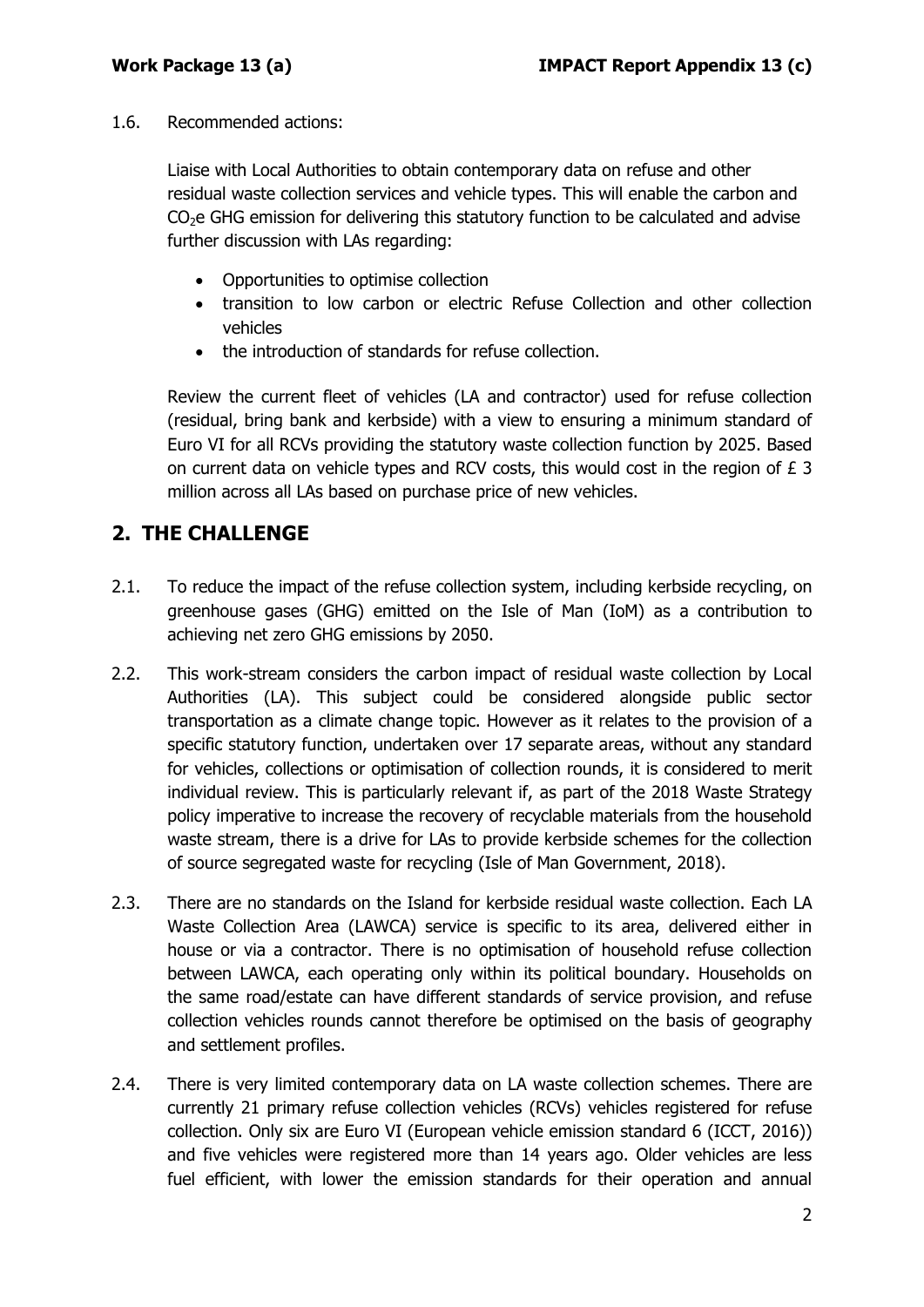vehicle check. This means they emit more GHGs.

2.5. The data currently available on RCV distance travelled/fuel used for refuse collection only is very out of date, and there is no data on the distance travelled to and from the Energy from Waste facility(EfW) to unload. This data needs collecting and analysing. The impetus for increased segregation of waste to allow for increased recycling will impact on the distance travelled for waste collection, particularly if this is via kerbside household waste collections. There are no proposals at present to centralise or regionalise refuse collection i.e. optimise refuse collection to reduce mileage. Calculating the carbon impact of refuse collections, and reviewing the vehicles used for current and future collections, is considered key.

#### **3. THE CONTEXT**

-

- 3.1. All sectors on IOM produce waste as a by- product of their activity. The type and quantity of this waste has changed over time in response to: changes in technology; identification and use of new synthetic materials and chemicals; economic activity; amount of disposable income; cost of items; availability of goods imported to the IOM.
- 3.2. Household waste audits undertaken in 2006 (Annex A) identified that 54 % waste stream is biodegradable. This means that if waste is not removed from point of production to a point of treatment or disposal it will soon start to decompose, may attract vermin and give rise to an increasingly serious public health nuisance.
- 3.3. Under the terms of the Public Health Act 1990, Section 65 (1) the Island's Local Authorities have a duty to collect waste from households (Legislation.gov.im, 1990). As currently interpreted under the Collection and Disposal of Waste regulations 2000 this includes households, schools, custody premises, hospital premises, residential and nursing premises (Isle of Man Government, 2012).
- 3.4. There are currently no regulations or standards for kerbside residual waste  $\text{collection}^1$  $\text{collection}^1$ . The IOM is divided into 17 areas for the purpose of kerbside residual household waste collection. Each LAWCA service is specific to its area, delivered either in house or via a contractor.
- 3.5. The data currently available on RCV distance travelled/fuel used is not contemporary and needs to be updated. This data will need to include:
	- Distance travelled/fuel used per collection round
	- the return distance travelled by RCVs to EfW to offload waste
	- emissions associated with commercial waste collections
	- emissions from the operation of, and movement of waste from, the Islands four civic amenity sites

<span id="page-2-0"></span> $1$  The DOI is consulting Local Authorities on draft standards for kerbside collection of residual waste made under the provision of the Local Government Act 1985.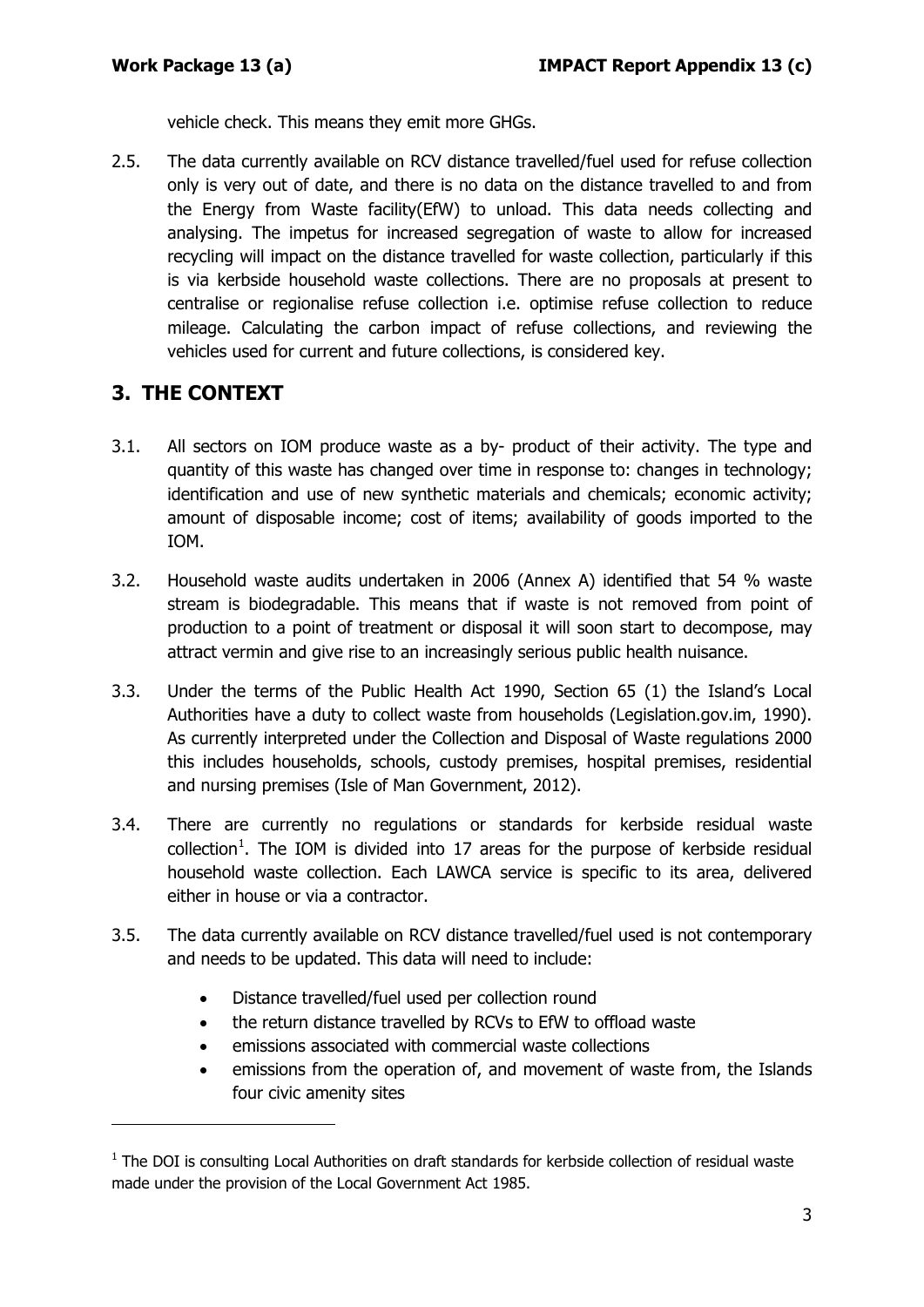- kerbside and other LA recycling schemes
- the DOI bring bank recycling scheme.
- 3.6. Public Sector Vehicle emissions are addressed in WPs 10, 27 28. However, much of the waste sector is serviced by commercial vehicles. In addition, and most significantly, as the imperative under the wider climate change agenda (calculated as "Embedded emissions", $^{2}$  $^{2}$  $^{2}$ ) is to increase the segregation of waste materials from the residual waste stream for reuse and or recycling, the distance waste materials are transported, and the associated vehicle emissions, will increase (Department of Energy & Climate Change, 2015).

#### **4. THE OPPORTUNITY**

- 4.1. There are no proposals at present to centralise or regionalise household waste collection on the Isle of Man. If introduced this would allow refuse collection to be optimised on the basis of housing densities, geography and road networks rather than political boundaries. Optimisation would to reduce the mileage needed to collect residual wastes and also ensure RCVs were operated at maximum load capacity.
- 4.2. One option, available through powers within the Local Government Act 1985, is for the Department of Infrastructure to set LAs minimum standards for delivering their respective waste collection functions. This could include a minimum standard (e.g. Euro VI/electric/hydrogen) that all RCVs used to deliver the LA refuse collection function by a target date (e.g. 2025). This would effect a reduction in public sector carbon and associated GHG emissions. It will also reduce air quality pollutants (PM2 and  $PM10<sup>3</sup>$ ). Vehicles used for household waste collection are generally also used for commercial waste collections.
- 4.3. The standards could be extended to include all vehicles used for the collection of household residual waste whether for disposal under Section 65 (1) PHA 1990 or for or reclamation (recycling) under Section 73 (2).

#### **5. THE ACTIONS**

-

- 5.1. Liaise with Local Authorities to:
	- a) Obtain contemporary data on refuse and other residual waste collection services and vehicle types. This will enable the carbon and  $CO<sub>2</sub>e$  GHG emission for delivering this statutory function to be calculated and advise further discussion with LAs regarding:

<span id="page-3-0"></span> $2$ Embedded emissions' which measure emissions on a "consumption" basis taking account of the emissions embedded within the manufactured goods and services which the UK imports and exports https://assets.publishing.service.gov.uk/government/uploads/system/uploads/attachment\_data/file/4 50542/Alternative\_approaches\_to\_reporting\_greenhouse\_gas\_emissions\_report.pdf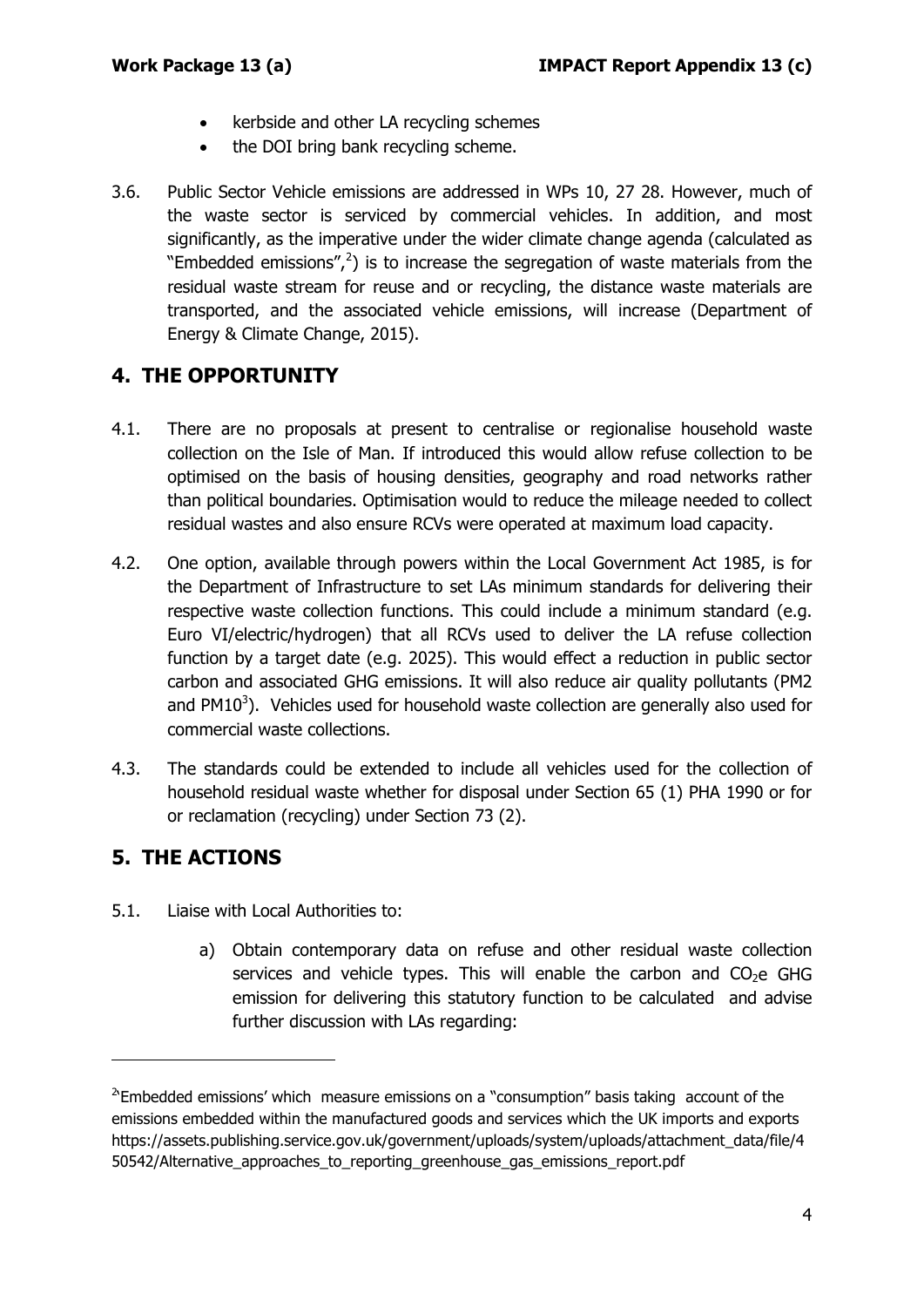- Opportunities to optimise collection
- transition to low carbon or electric Refuse Collection and other collection vehicles
- the introduction of standards for refuse collection.
- b) Review the current fleet of vehicles (LA and contractor) used for refuse collection (residual, bring bank and kerbside) with a view to ensuring a minimum standard of Euro VI for all RCVs providing the statutory waste collection function by 2025. Based on current data on vehicle types and RCV costs, this would cost in the region of £ 3 million across all LAs based on purchase price of new vehicles.

**<sup>3</sup>** PM2 refers to the atmospheric particulate matter that has a diameter of less than 2.5 micrometres, PM10 are the particles with a diameter of 10 micrometres and they are also called fine particles.

#### **6. REFERENCES**

Department of Energy & Climate Change, 2015. Alternative approaches to reporting UK Greenhouse Gas Emissions, s.l.: Department of Energy & Climate Change.

Isle of Man Government, 2018. Isle of Man Government: Waste Strategy. [Online] Available at: https://www.gov.im/media/1362121/2018-approved-waste-strategy.pdf [Accessed 2019].

Isle of Man Government, 2012. PUBLIC HEALTH ACT 1990- REGISTER OF LICENSED WASTE DISPOSAL SITES. [Online] [Accessed 2019].

ICCT (2016). A technical summary of Euro 6/VI vehicle emission standards. [online] Theicct.org. Available at: https://theicct.org/sites/default/files/publications/ICCT\_Euro6- VI briefing jun2016.pdf [Accessed 17 Dec. 2019].

Legislation.gov.im , 1990. Public Health Act 1990. [Online] Available at: the contract of the contract of the contract of the contract of the contract of the contract of the contract of the contract of the contract of the contract of the contract of the contract of the contract of http://www.legislation.gov.im/cms/images/LEGISLATION/PRINCIPAL/1990/1990- 0010/PublicHealthAct1990\_2.pdf [Accessed 2019].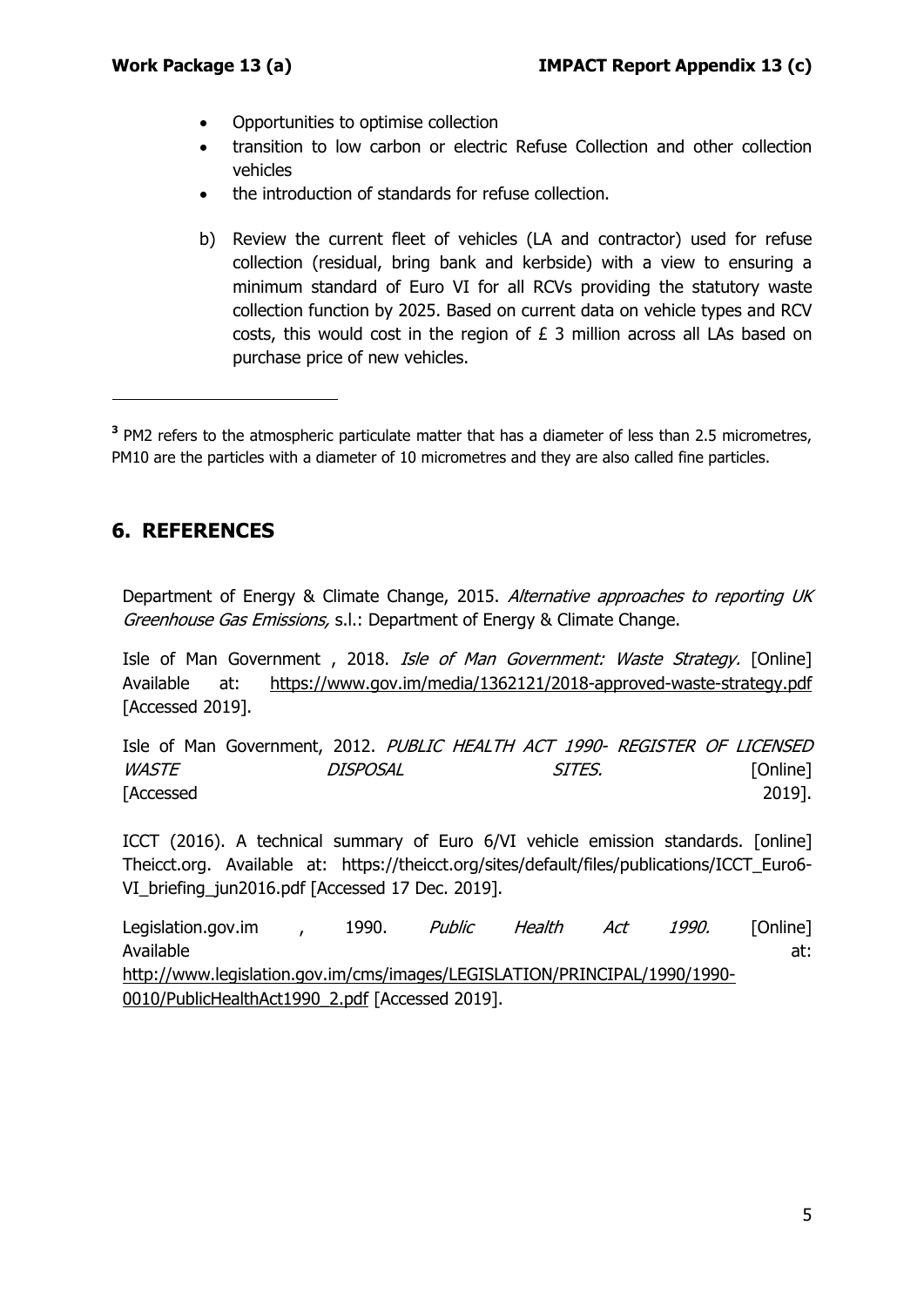## **7. BIBLIOGRAPHY**

| Department of<br>Infrastructure               | 2018 | Waste Strategy                                                                                             | Available<br>on line at: | https://www.gov.im/media/13621<br>21/2018-approved-waste-<br>strategy.pdf                                                                                                                        |
|-----------------------------------------------|------|------------------------------------------------------------------------------------------------------------|--------------------------|--------------------------------------------------------------------------------------------------------------------------------------------------------------------------------------------------|
| <b>DEFRA</b>                                  | 2012 | Guidance on measuring and reporting<br>Greenhouse Gas (GHG) emissions from freight<br>transport operations |                          | ttps://assets.publishing.service.go<br>v.uk/government/uploads/system/<br>uploads/attachment_data/file/218<br>574/ghg-freight-guide.pdf                                                          |
| Department of<br>Energy and<br>Climate Change | 2015 | Alternative approaches to reporting UK<br>Greenhouse Gas Emissions                                         | Available<br>on line at: | https://assets.publishing.service.g<br>ov.uk/govemment/uploads/syste<br>m/uploads/attachment data/file/4<br>50542/Altemative_approaches_to<br>_reporting_greenhouse_gas_emis<br>sions report.pdf |
| Isle of Man<br>Government                     | 1990 | Public Health Act 1990                                                                                     | Available<br>on line at: | https://legislation.gov.im/cms/ima<br>ges/LEGISLATION/PRINCIPAL/19<br>90/1990-<br>0010/PublicHealthAct1990_5.pdf                                                                                 |
| Isle of Man<br>Government                     | 2000 | The Public Health Act 1990, the Collection and Disposal of Waste Regulations 2000 SD<br>696/100            |                          |                                                                                                                                                                                                  |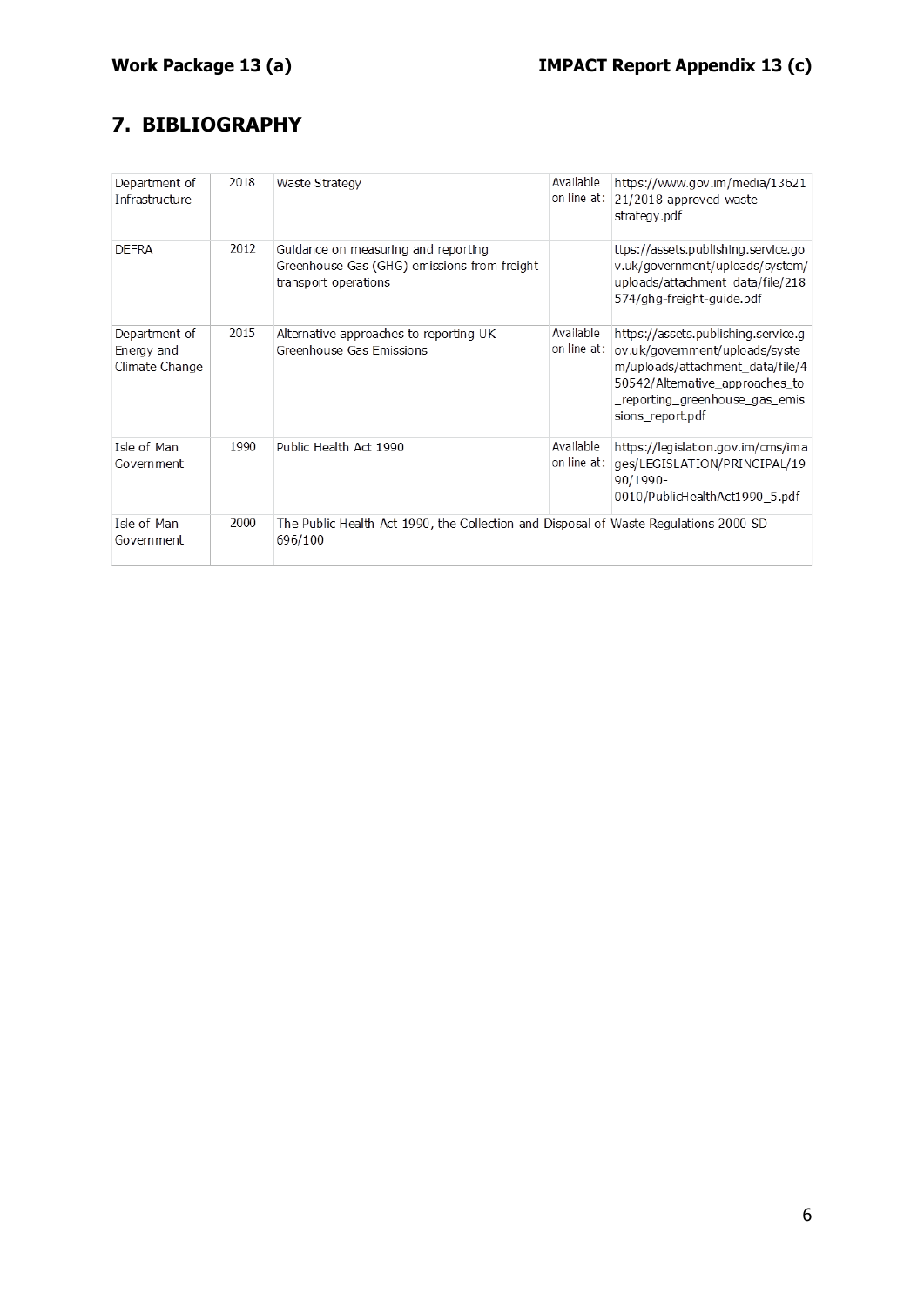#### **ANNEX A**

#### **2006 Household Waste Composition**



#### **2008 Commercial and industrial Waste Composition**



□02 Wastes From Agriculture, Horticulture, Aquaculture, Forestry, Hunting And Fishing, Food Preparation And Processing

■03 Wastes From Wood Processing And The Production Of Panels And Furniture, Pulp, Paper And Cardboard

08 Wastes From The Manufacture, Formulation, Supply And Use (Mfsu) Of Coatings (Paints, Varnishes And Vitreous Enamels), Adhesives, Sealants And Printing Inks

□09 Wastes From The Photographic Industry

■12 Wastes From Shaping And Physical And Mechanical Surface Treatment Of Metals And Plastics

■13 Oil Wastes And Wastes Of Liquid Fuels (Except Edible Oils, And Those In Chapters 05, 12 And 19)

■15 Waste Packaging; Absorbents, Wiping Cloths, Filter Materials And Protective Clothing Not Otherwise Specified

■16 Wastes Not Otherwise Specified In The List

■17 Construction And Demolition Wastes (Including Excavated Soil From Contaminated Sites)

18 Wastes From Human Or Animal Health Care And/Or Related Research (Except Kitchen And Restaurant Wastes Not Arising From Immediate Health Care)

■19 Wastes From Waste Management Facilities, Off-Site Waste Water Treatment Plants And The Preparation Of Water Intended For Human Consumption And Water For

Industrial Use 20 Municipal Wastes (Household Waste And Similar Commercial, Industrial And Institutional Wastes) Including Separately Collected Fractions